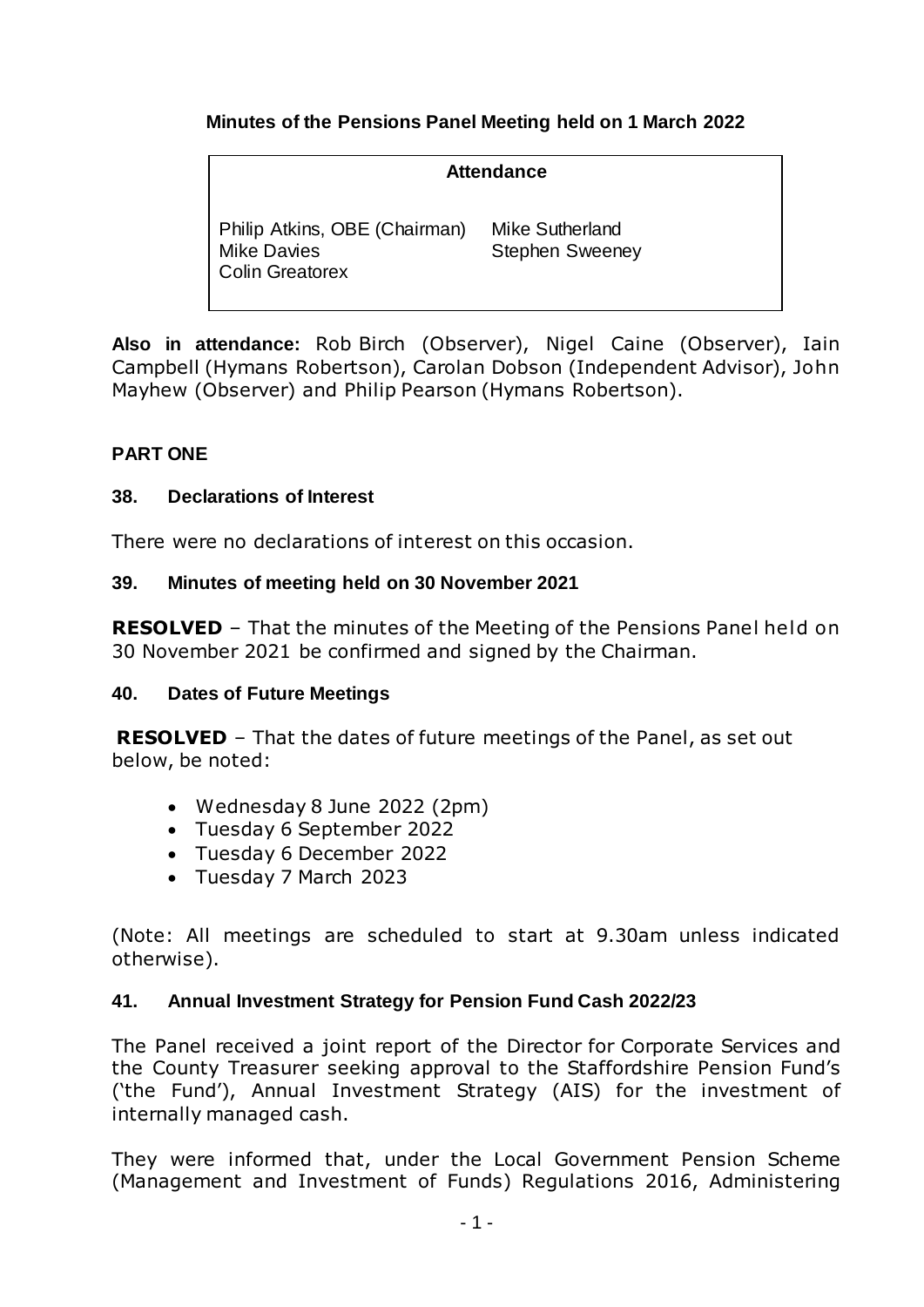Authorities were required to include policies for how they would manage Pension Fund cash as part of their Investment Strategy Statement (ISS). However, the Fund considered it good practice to prepare a separate Annual Investment Strategy (AIS) for cash balances, with reference made to it within the ISS.

The Panel noted that the Pension Fund had a small strategic asset allocation to cash of 1%, recognising that cash balances were needed for the day-today management of the Pension Fund. This cash was managed by Officers in the County Council's Treasury and Pension Fund Team, to provide liquidity and pay bills as they arose. The management of this cash would continue to remain with the Fund and would not be transferred to LGPS Central Ltd under the LGPS pooling agenda.

The cash held increased from time to time, pending investment in other major asset classes e.g., property and private debt. The proposed AIS therefore needed to allow for such situations occurring and the Panel would need to review the strategic asset allocation benchmark to cash on a quarterly basis, together with any associated ranges.

The proposed main objectives for the AIS were to invest cash prudently, and to have regard to the security and liquidity of its investments before seeking the highest rate of return, or yield. The objective when investing cash was to strike an appropriate balance between risk and return, thereby minimising the risk of incurring losses from defaults but also taking into account the risk of receiving unsuitably low investment income.

To allow for the practical management of the treasury transactions each day, it was proposed that the change in investment limits and the choice over the investments made be delegated to the County Treasurer (S151 Officer), who chairs the County Council's Treasury Management Panel. Outside of this, the Pensions Panel would need to assess any specific requirements and consider any changes that may be required to the AIS.

The Panel noted that DLUHC Guidance on Local Government Investments specified the types of financial instruments that local authorities could invest in. The Fund's AIS had followed the county Council's AIS in dividing investments between Standard and Non-Standard Investment categories. Standard Investment categories included investments that were made with approved counterparties and did not require further approval from the County Treasurer (S151), as Chair of the Treasury Management Panel or the Pensions Panel. These investments tended to be for a period of less than a year and were the most frequently used. In the case of the Pension Fund, Standard Investments were made with the UK Government (central government or local authority, parish council or community council); shortterm money market funds (MMFs); and the Fund's banking provider (currently Lloyds Bank). The Non-Standard Investments included: Covered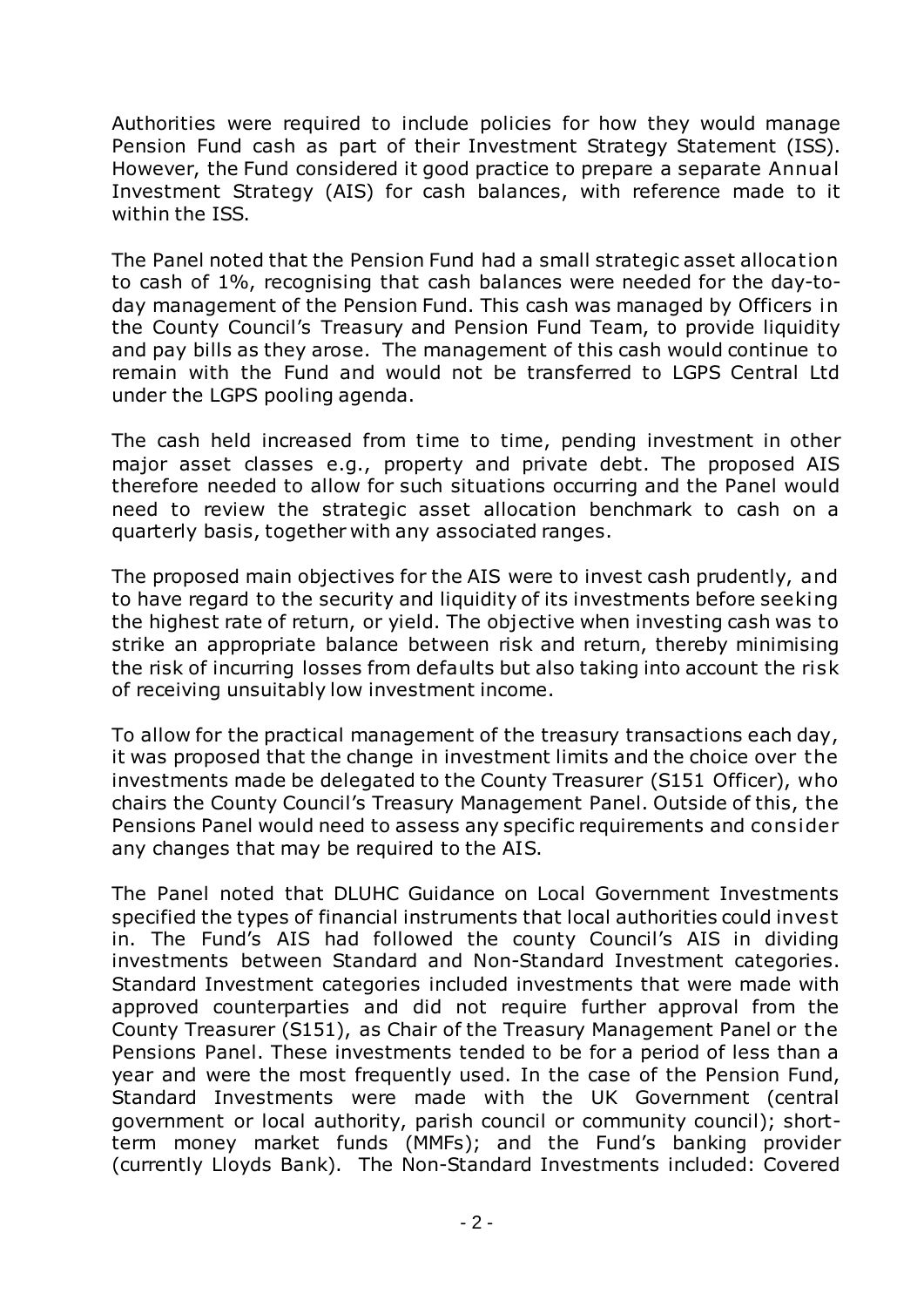Bonds, issued by banks and building societies against mortgage assets and guaranteed by a separate group of companies; Repos (Repurchase Agreements), comprising the purchase of securities with the agreement to sell them back at a higher price in the future; UK Government Gilts; and Collective Investment Schemes.

With regard to risk, the Panel were informed that cash was only a small component of the overall investments of the Fund and the wider aspects of risk were considered in the ISS, where cash was shown to form a small part of the Fund's Strategic Asset Allocation. Looking at cash in isolation, treasury management usually recognised that the two prime risk areas were security and liquidity. It was considered that focussing primarily on these two risks was appropriate for the Fund's relatively low 1% allocation to cash, for day-to-day cash management purposes. However, the AIS provided the flexibility to consider higher yields using Non-Standard Investments. Should the Pensions Panel decide to make a higher strategic allocation to cash at some point in the future, where seeking a higher return would become more important, the balance of risk and reward would need to be revisited and the AIS reviewed.

The Panel noted that the main circumstances where a revised strategy would be prepared included a significant change in:

- the Fund's Strategic Asset Allocation;
- the economic environment;
- the financial risk environment; and
- the regulatory environment.

In response to a question from Carolan Dobson as to why it was proposed that any change in investment limits or the investment counterparties set out in the AIS, be delegated to the County Treasurer (S151), rather than to the Panel or the County Treasurer in consultation with the Chairman of the Panel, the Assistant Director for Treasury and Pensions explained that this was for operational reasons. On a day to day basis, due to fluctuating cash balances, it was impractical to have to seek the approval of the Panel or consult with the Chair in advance of investing cash, if changes to limits or investments with new counterparties were warranted. All temporary cash investments would only be made within the framework of the AIS, which has been approved by the Panel.

The Assistant Director agreed to raise this matter with the Director for Corporate Services and the County Treasurer and report back should any change to the previously agreed process be considered necessary.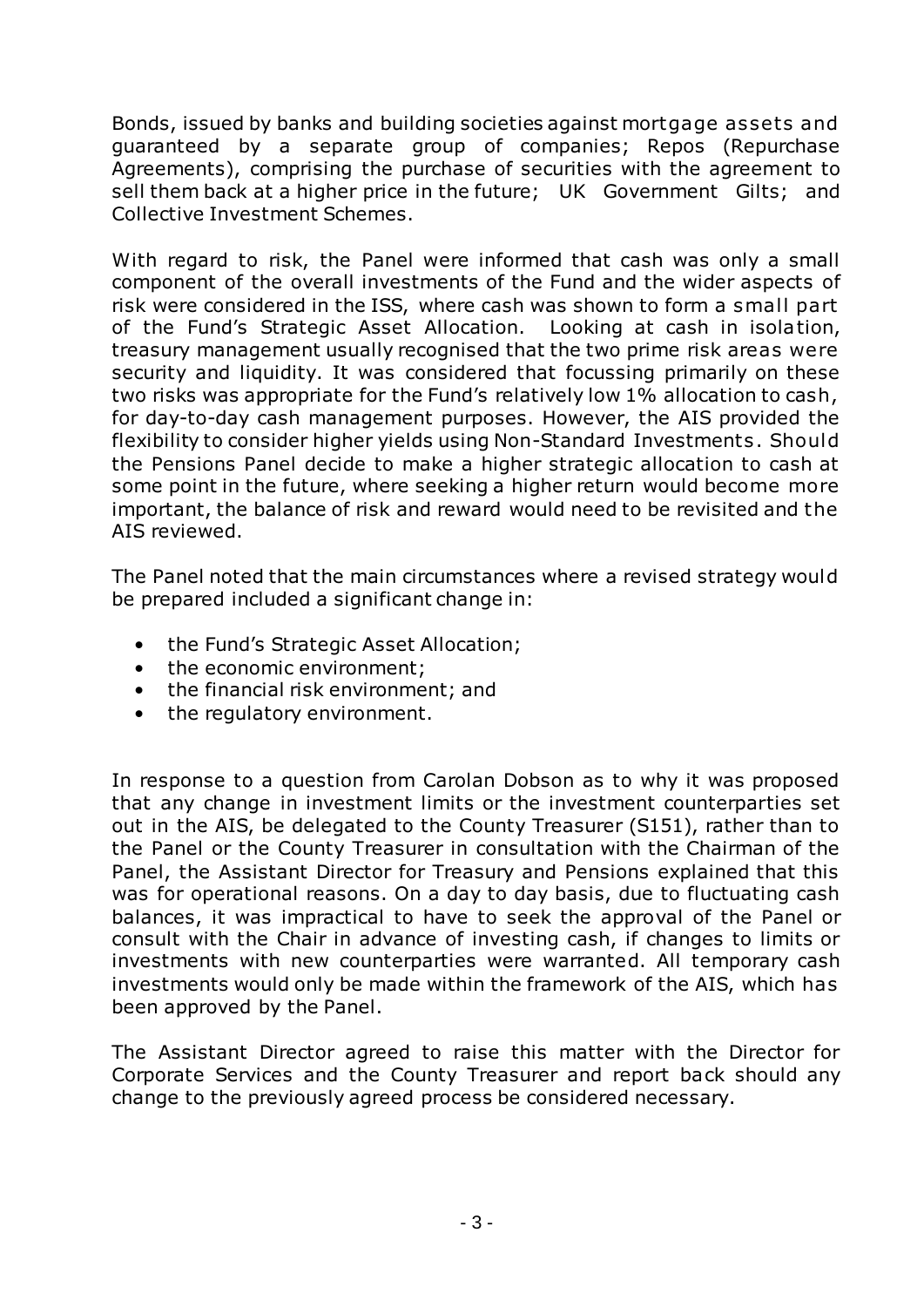In response to a question from Cllr Greatorex regarding the rate of interest on cash balances held with Lloyds Bank, the Director indicated that the rate currently stood at 0.4% pa.

**RESOLVED** – That the Staffordshire Pension Fund's ('the Fund'), Annual Investment Strategy (AIS) for the investment of internally managed cash in 2022/23, be approved.

### **42. Staffordshire Pension Fund performance and portfolio of investments at 31 December 2021**

The Director for Corporate Services submitted a summary of the performance of the Staffordshire Pension Fund, together with a portfolio of the Fund's investments, as at 31 December 2021.

The Panel were informed that, at 31 December 2021, the Fund had a market value of £7.0 billion, its highest reported value to date. Over the quarter the Fund returned 5.1%, which was a marginal underperformance of 0.1% versus the Fund's Strategic Asset Allocation benchmark return of 5.2%. The best performing asset class relative to its benchmark was Private Equity, returning 9.7% over the quarter against a benchmark return of 3.0%. Property was a detractor from performance along with the overallocation to cash during the quarter.

The Panel also noted that the Fund had outperformed its Strategic Asset Allocation benchmark return over a 3, 5 and 10-year period. Annualised returns over 10 years were 10.7% per annum, well above the investment return assumptions used by the Actuary as part of the triennial valuation.

**RESOLVED** - That the Pension Fund Investment performance and the portfolio of investments for the quarter ended 31 December 2021 be noted.

# **43. Responsible Investment & Engagement (RI&E) Report Quarter 4 2021**

The Director for Corporate Services submitted a summary of activity during the quarter by the Fund's investment managers, in fulfilment of their corporate governance and socially responsible investment obligations, including details of their voting activity on corporate resolutions for companies held in their portfolios.

The Panel also received the Fund's Climate Stewardship Plan (Appendix 1); and the Local Authority Pension Fund Forum (LAPFF) Quarterly Engagement Report (Appendix 2).

The Panel were informed that, in February 2022, the Pensions Committee approved the Fund's first Climate Change Strategy (CCS) which sets out the Fund's approach to managing the risks and opportunities presented by climate change, with the ultimate aim of achieving a net-zero carbon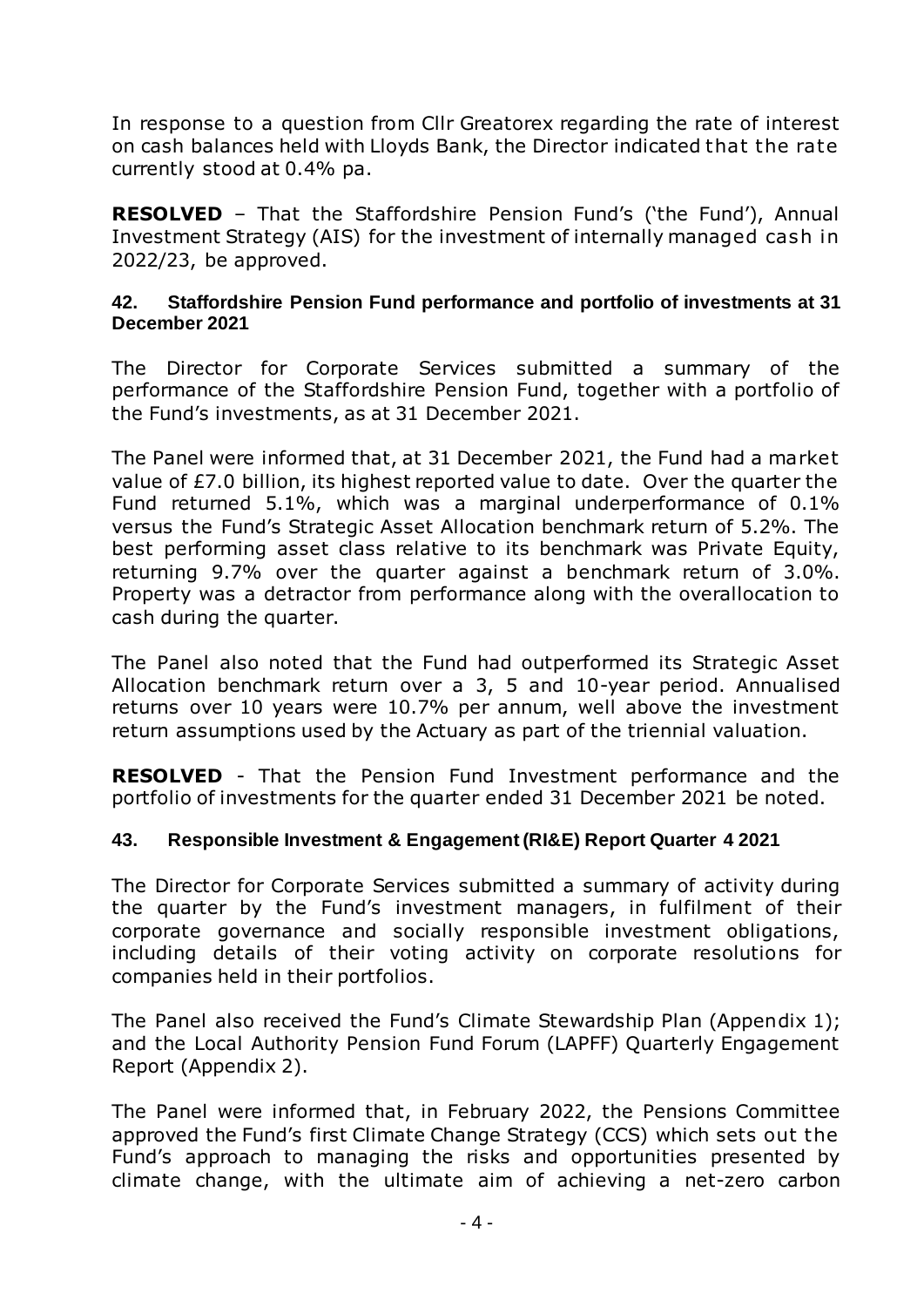investment portfolio by 2050. To guide and monitor the Fund's decarbonisation roadmap, a series of 2030 targets were included in the CCS. A new Climate Stewardship Plan for 2022/23 was approved by the Pensions Committee, alongside the Fund's CCS, in February 2022. Engagement activity would be reported against the new Climate Stewardship Plan, from the June 2022 Pensions Panel.

The Panel were informed that, as the Fund appointed external investment managers, engagement with individual companies was delegated to those managers and the investment managers of pooled funds, in which the Fund also invested (e.g., LGPS Central Funds) and jointly as part of LAPFF. Information on manager engagement and voting was requested routinely as part of the quarterly reporting the Fund received from each of the managers . In Q4 2021 engagement topics included:

- Meeting with a major online retailer to discuss human rights issues, such as warehouse safety and controls around facial recognition.
- A conference call with a scientific technologies company over governance issues and human rights issues. The manager gained reassurances that there were procedural measures in place to ensure their products did not end up in the wrong hands.
- Filing a shareholder proposal at a pharmaceutical companies' AGM requesting public disclosure of how government funding was being considered in the pricing of its Covid 19 vaccine.
- Meeting with a multi-national bank to discuss its climate strategy.

With regard to the Local Authority Pension Fund Forum (LAPFF) Quarterly Engagement Report, the Director highlighted the United Nations 17 Sustainable Development Goals and the engagements which LAPFF had undertaken in respect of achieving progress towards those goals.

With regard to the Quarterly Stewardship Report from LGPS Central Limited, the Panel were informed that there was no report this quarter and that LGPS Central's Stewardship activities for the quarter ending December 2021 would be covered within their Annual Statement of Compliance for the UK Stewardship Code, which was submitted annually in April, and would be reported to the June 2022 Pensions Panel.

The Panel raised the issue of the Russian invasion of Ukraine and enquired as to the level of exposure the Fund had to Russian markets and what instructions should be given to Fund Managers with regard to those funds. In response, the Director indicated that exposure to those markets was less than 0.1% of the Fund's total value, through its global passive investments. In view of the concerns expressed by Members, it was agreed that a letter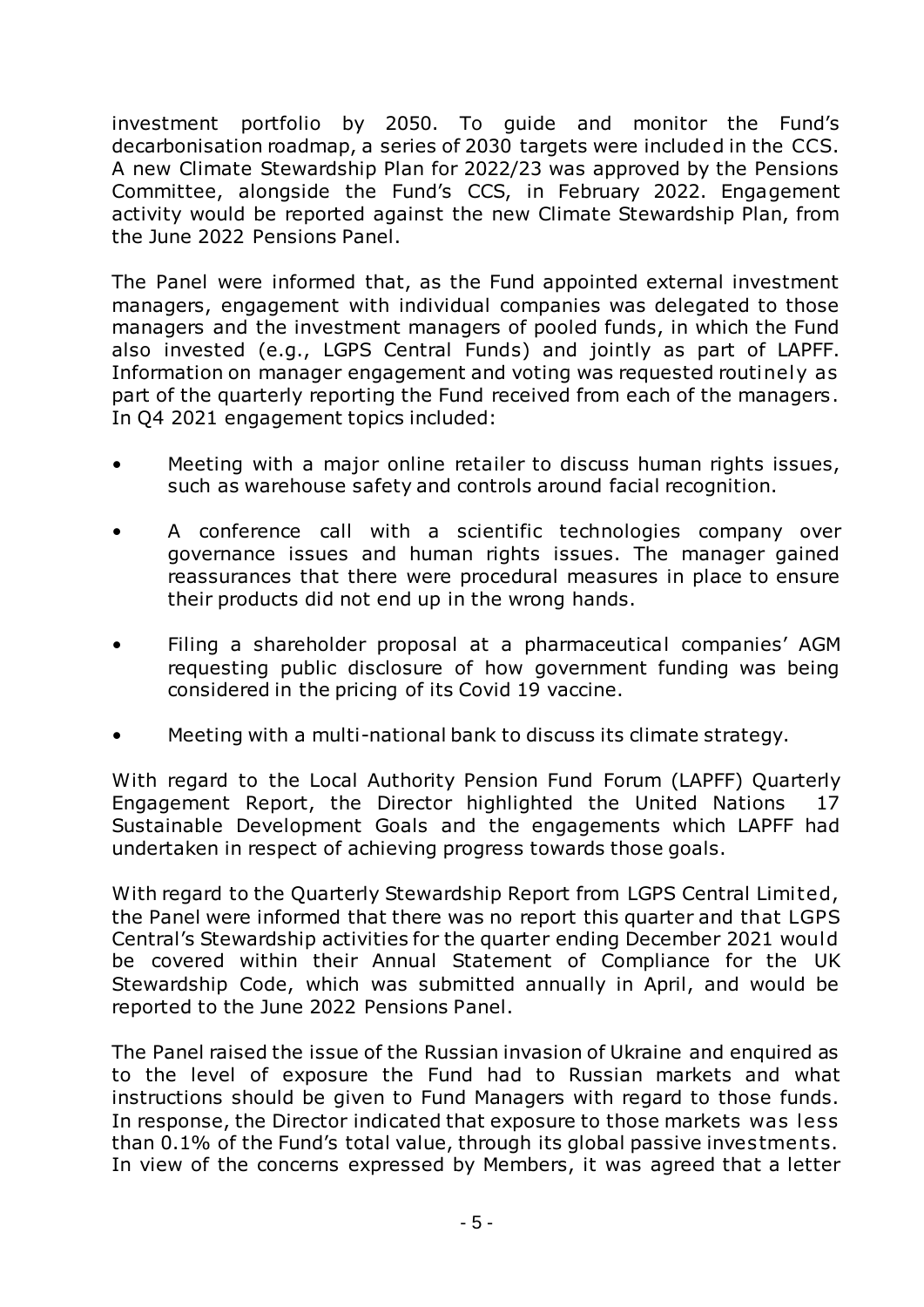would be sent to all the Fund's Investment Managers to make them aware that the Panel were uncomfortable in making further investments in Russian and Belarusian markets.

The Director also indicated that discussions were taking place with LGPS Central on the same issue.

**RESOLVED** – (a) That the contents of the Responsible Investment and Engagement (RI&E) report, including the Climate Stewardship Plan (Appendix 1), and the Local Authority Pension Fund Forum (LAPFF) Quarterly Engagement Report (Appendix 2), be noted.

(b) That the Director for Corporate Services be requested to write to the Fund's Investment Managers to make them aware that the Panel expressed their views that, whilst not an instruction to divest, until such a time as reasonably practicable, they wish to use their inference to strongly discourage any further investment in Russia and Belarus. This should be for the foreseeable future and is in response to the terrible atrocities being committed against Ukraine.

# **44. Exclusion of the Public**

**RESOLVED** - That the public be excluded from the meeting for the following items of business which involve the likely disclosure of exempt information as defined in the paragraph of Part One of Schedule 12A of the Local Government Act 1972 (as amended) indicated below.

# **PART TWO**

The Panel then proceeded to consider reports on the following issues:

# **45. Exempt Minutes of the Meeting held on 30 November 2021**

(Exemption paragraph 3)

# **46. Staffordshire Pension Fund performance and manager monitoring for the quarter ended 31 December 2021**

(Exemption paragraph 3)

# **47. Strategic Asset Allocation review and monitoring**

(Exemption paragraph 3)

- a) Economic and Market Update
- b) Strategic Asset Allocation review outcome
- c) Review of Position as at 31 December 2021
- **48. Property**